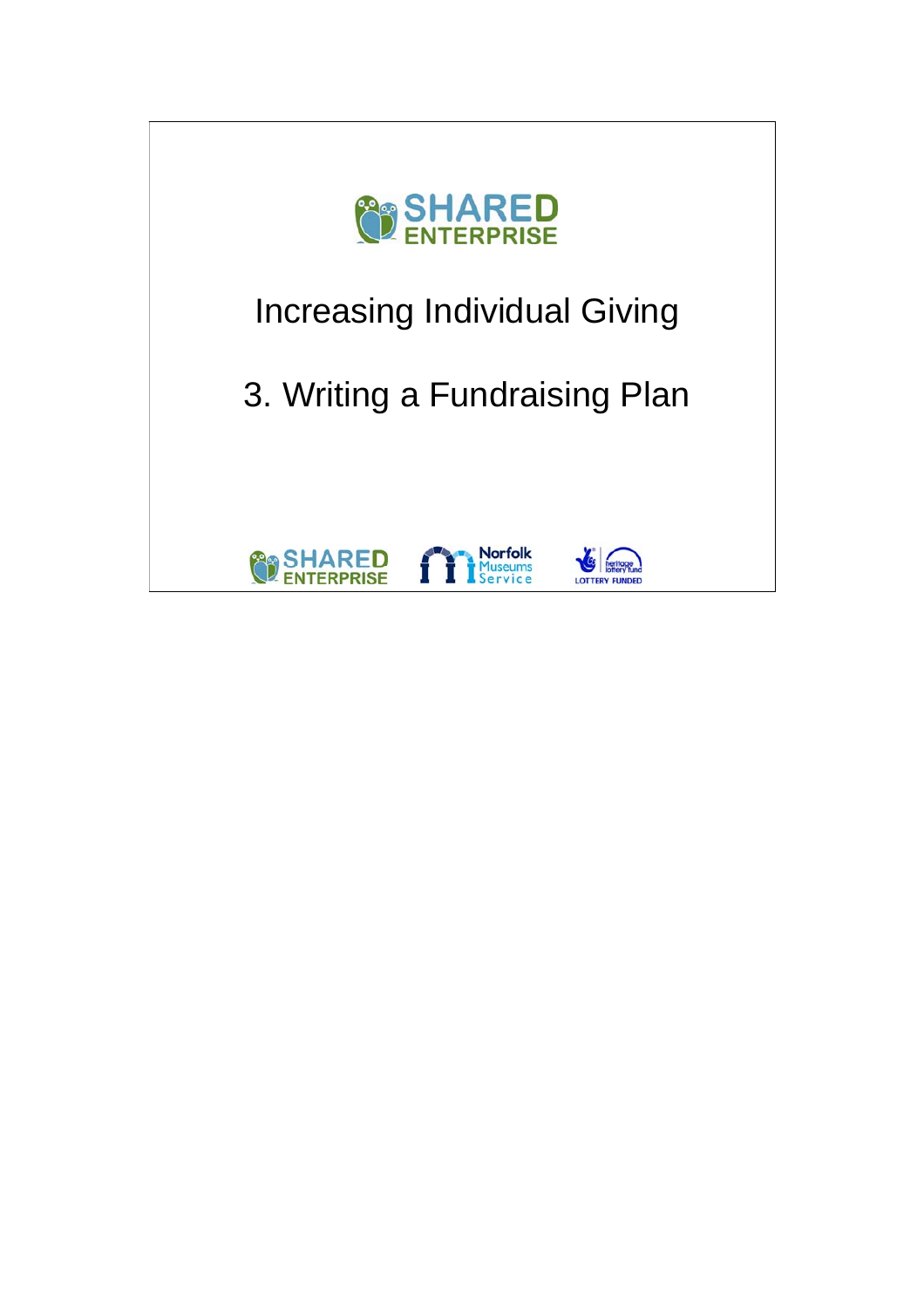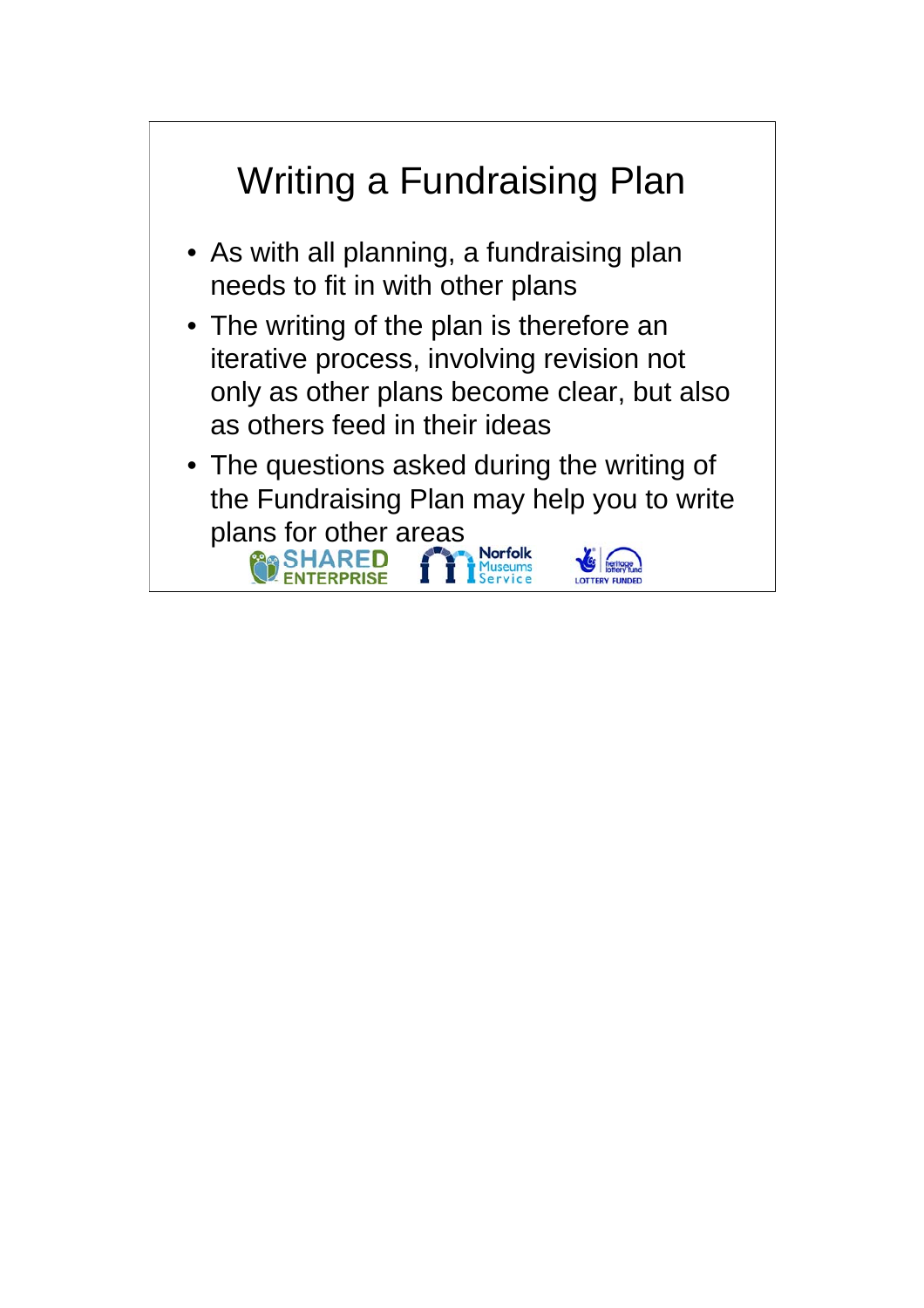

- **1. The Fundraising Goal:** What are you trying to achieve? How much do you need to raise? When do you need it by and can you break it down into a timeline? What exactly will the money achieve – outputs as well as outcomes? What will it cost to raise this money (you'll probably have to come back to this question once you've done the rest of your planning)?
- **2. What approaches (methods) will you use:** In this section should consider applications to grants and foundations; local authority funding; individuals (both high net worth and lower level) by direct donation or legacies/bequests; payroll giving; online giving; existing resources. If you decide that some of them are not appropriate, write down why.

## **3. The Human Targets (prospects)**

- **Research**: For individual giving, who are you going to target? Whose details do you already have? Segment them in your database (see section 5) as far as possible, by wealth, family situation, work history, groups they belong to and whether they have supported you in the past? Where can you find them? How can you reach them? Then extend the network – who else do they know? What other groups of people might be interested (think about your emotional appeal)? What do you know about them? How much will they be able to give (capacity)?
- **Cultivate**: In the long term, giving is based on trust. The ideal is to get to a point where someone knows you so well that whatever you ask they will give, because you've already invested in the relationship; you've cultivated them and they know they've been cultivated. Cultivation takes time and the more you want, the longer this step will take. The closer you are to people, the more likely they are to give to an organisation simply because you ask them. The more a person feels an affinity with 3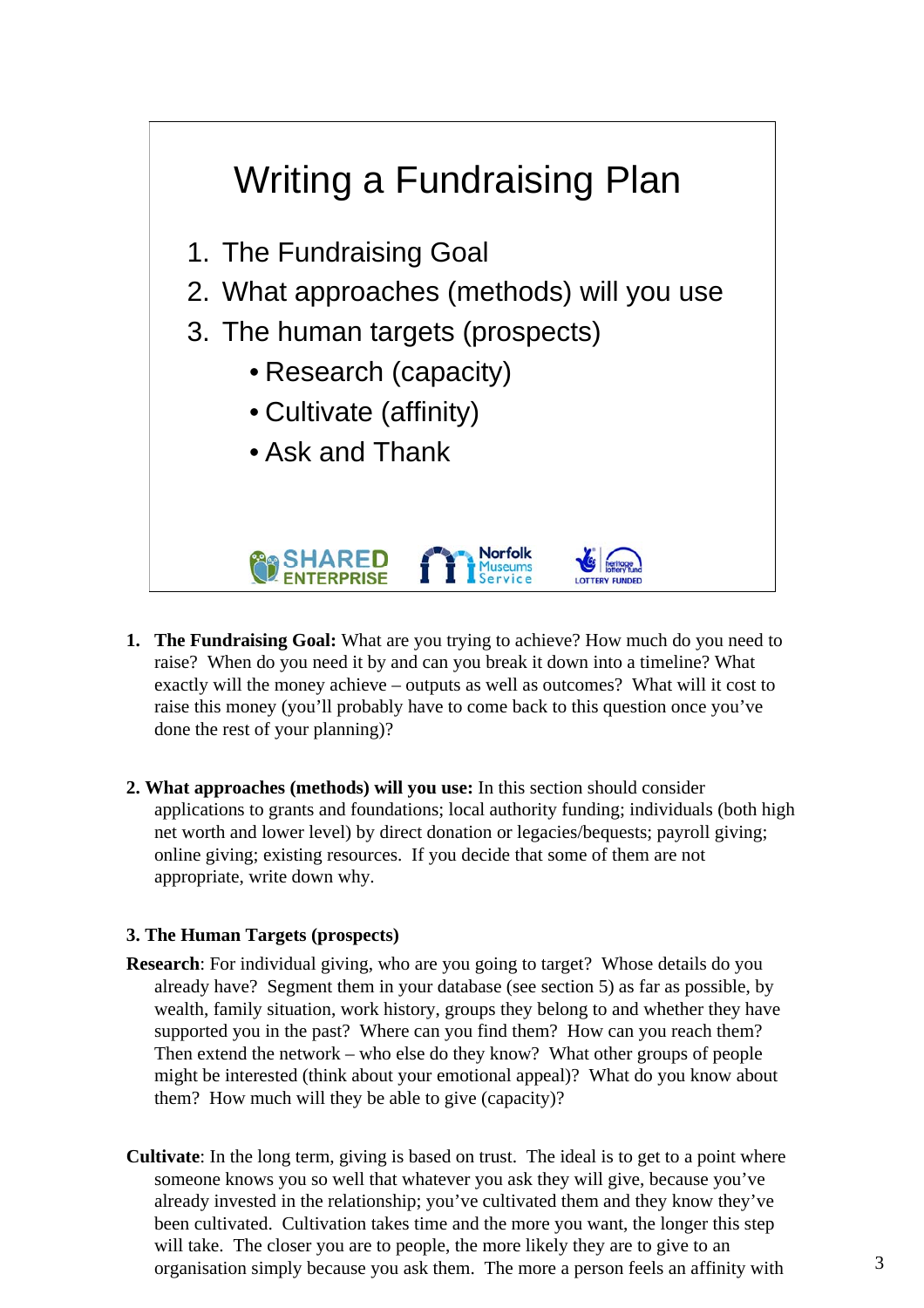

**4. The Case for Support**: Be as compelling as possible; inspire people to become passionate about your cause. Appeal to something emotional in people's lives. Be relevant, personalise and connect with your supporters' behaviours and interests. Tell them what you want, why, what impact it will make, how much it will cost and how they can help.

The Case for Support is very important – there are six slides following this which contain more detail

**5. The Communications Plan**: What methods, how often? Will you include online, social media? Will it be primarily written word or will pictures have the greatest impact? Most people need to hear about something three times before they  $act - that's$  the way our brains work.

Crucially, don't forget to include thanking people. One formal thank you should come from the person who made the ask, but another should come from the highest executive of the organisation outlining the benefits that will be achieved with the donation.

Who will write *about* you, who will retweet on your behalf, who will publicise you? Who's already writing, publishing or broadcasting about things which are close to your cause (radio, TV, student newspapers)? Your plan should include updates as well as further calls to action.

Eventually this section should include a calendar of what needs to be done when. Think about creating a sense of urgency in your communications through using deadlines, calendars and countdowns  $\frac{4}{3}$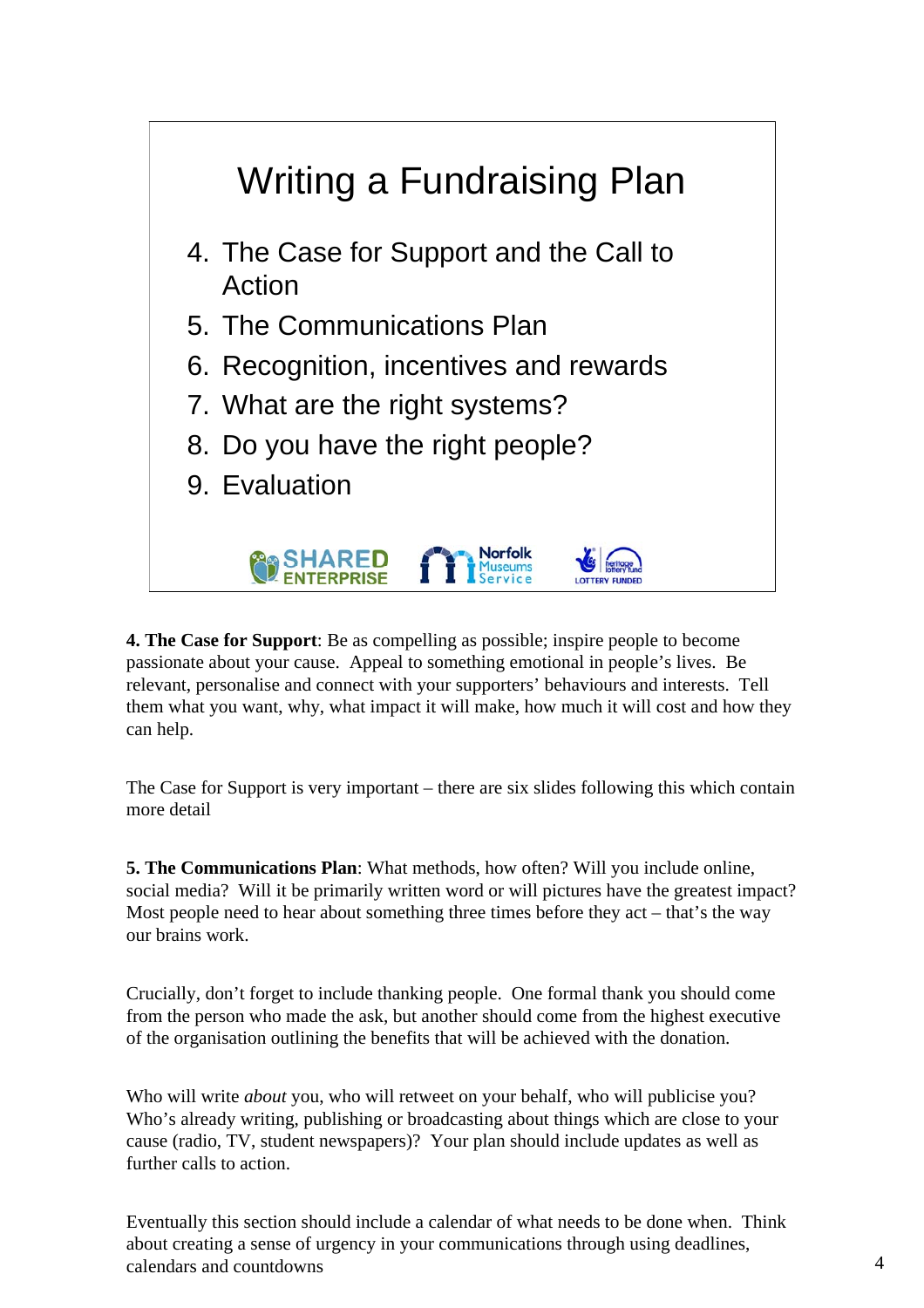

**The Case for Support** is the most important document you will write and should form the basis of *all* your communications and requests for donation.

Great case statements include a mix of both emotionally compelling stories and descriptions of the work you are doing, as well as cold, hard facts that back up your claim to be a positive force in the world. Once you've written it you can use it for trusts and foundation applications, major donors, small donors etc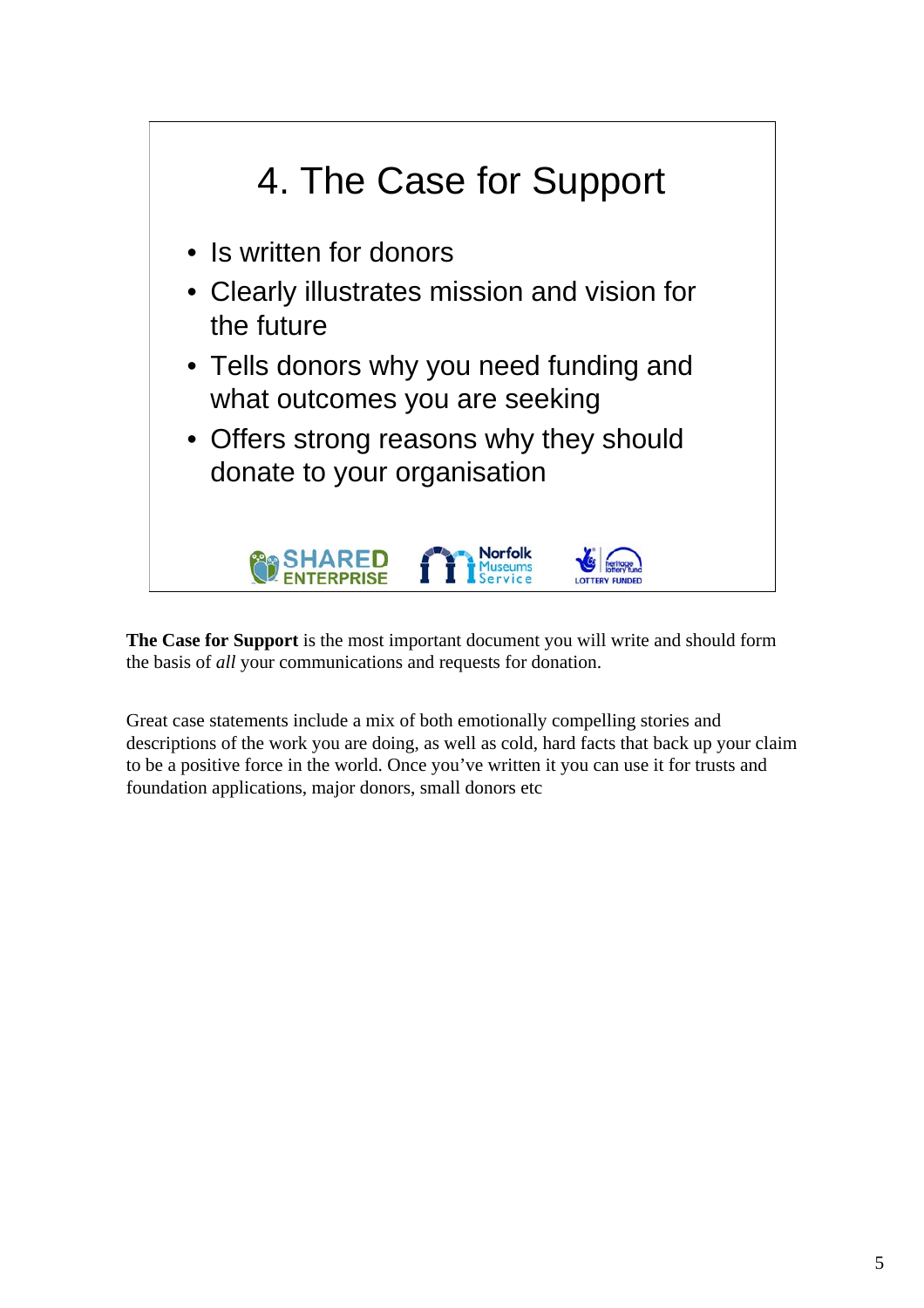

Use your opening to pack an emotional punch.

Avoid the temptation to start with something like, "Our organization was founded in 1942 by…" (this does not tell people that you're a force for good in the world, merely that you take a long time to do things)

Instead start with something which establishes an emotional connection. The example above is exaggerated for effect but the point is, your organisation is changing lives, making a difference.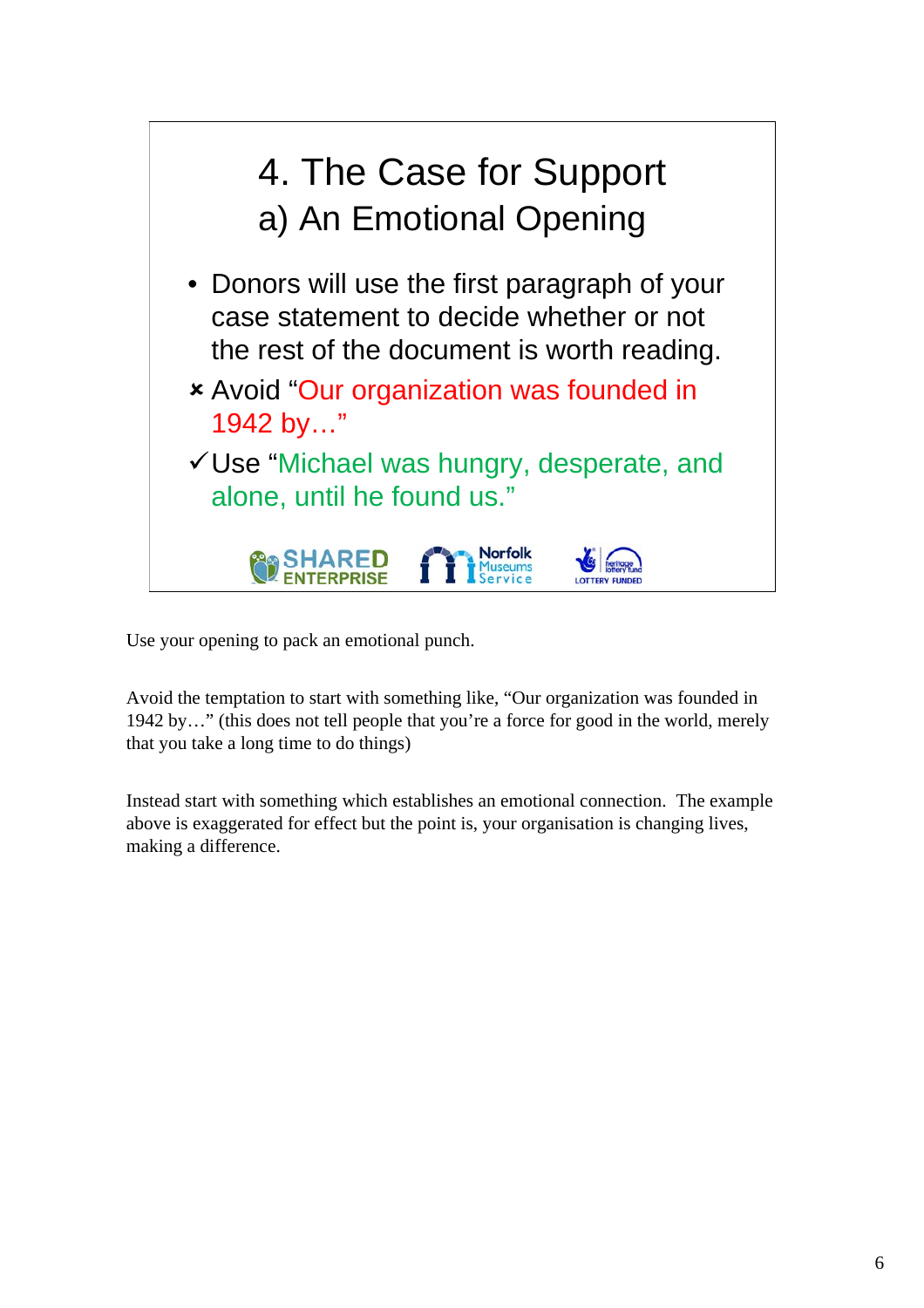## 4. The Case for Support b) Your Mission, Vision and History • Why does your organisation exist? • Why should people care? • What is your big, bold vision for the future? • Give a brief summary of the founding of your organisation and a short history of its work to date**Norfolk**<br>Museums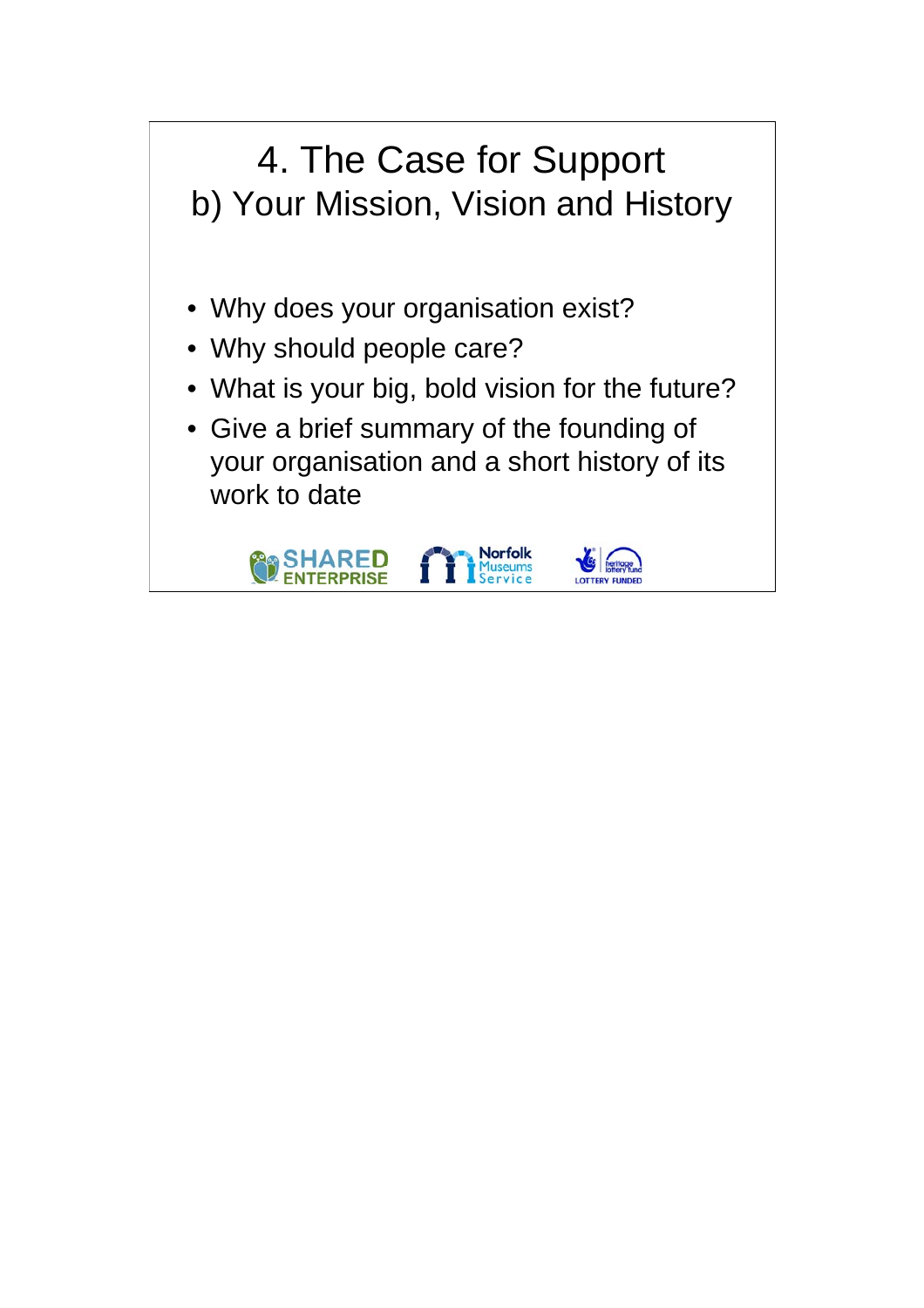

In proving that what you do is worthwhile you might use testimonials, quotes from those who have participated in your programmes or the endorsement of other organisations who are recognised as leaders in their field. For example, if you were seeking funding to carry on running a child protection activity aimed at volunteers, you might seek endorsement of your programme from the NSPCC and then publish a quote from them.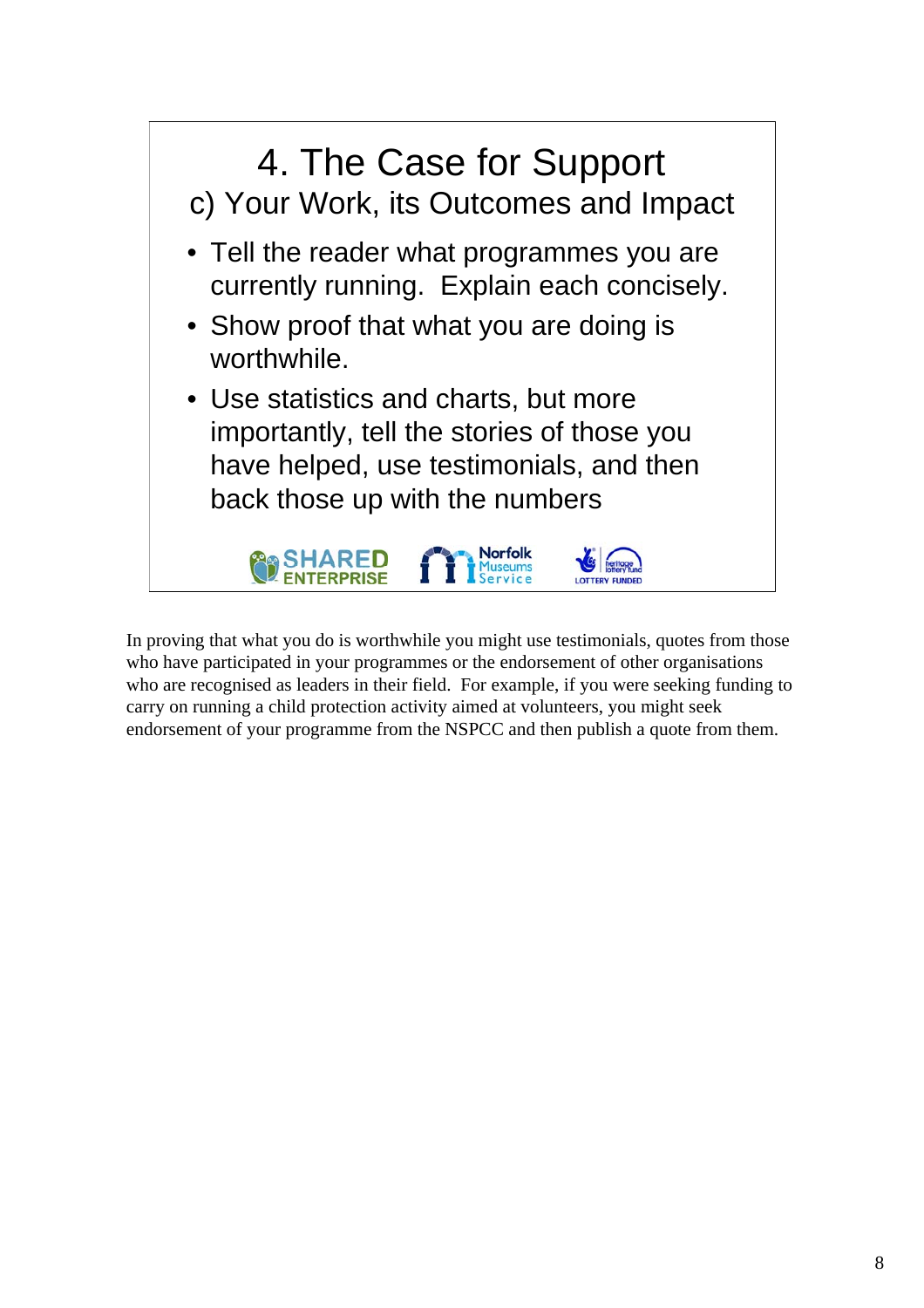